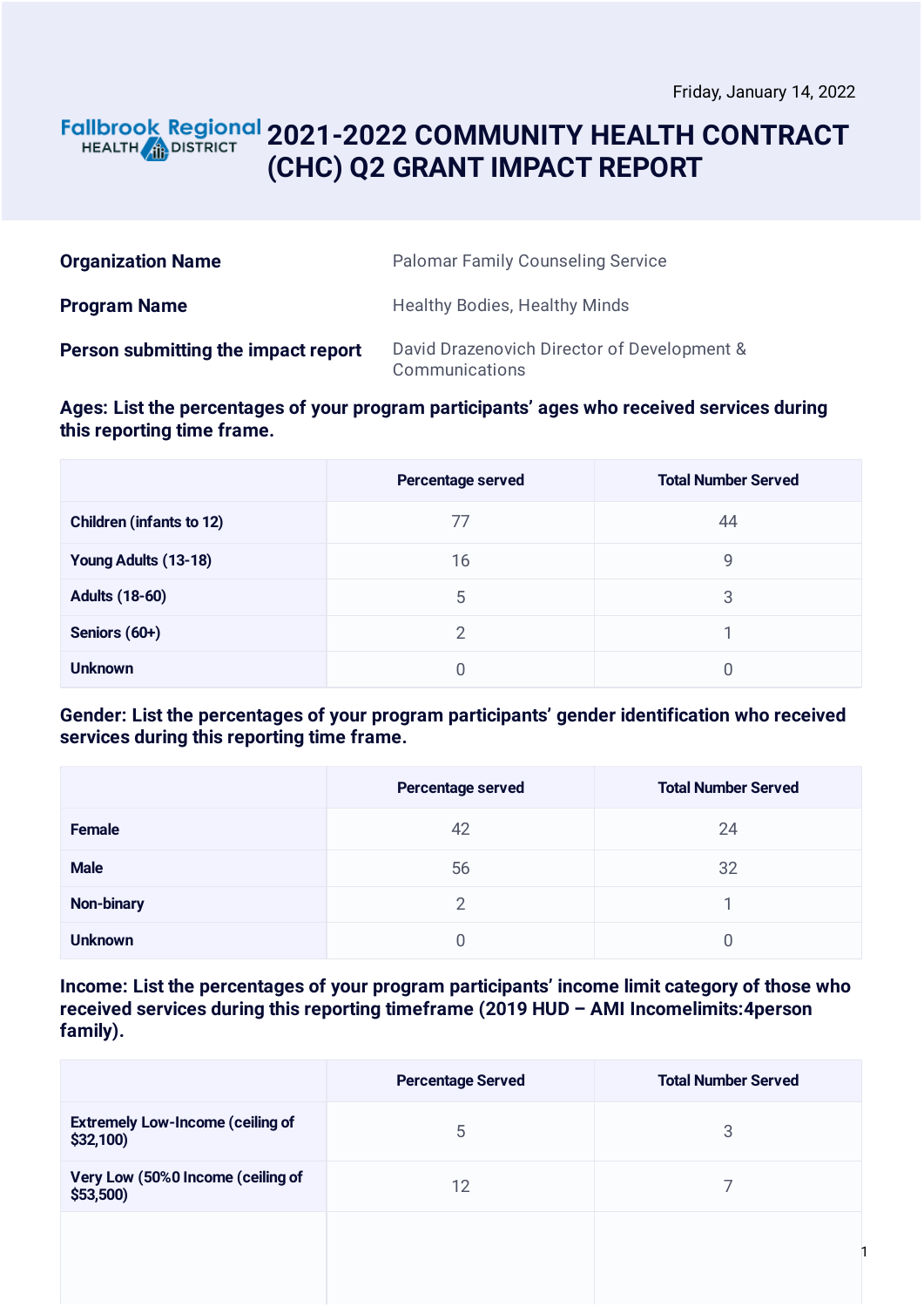|                                           | <b>Percentage Served</b> | <b>Total Number Served</b> |
|-------------------------------------------|--------------------------|----------------------------|
| Low (80%) Income (ceiling of<br>\$85,600) | 2                        |                            |
| <b>Higher than listed limits</b>          | 0                        | 0                          |
| <b>Unknown</b>                            | 81                       | 46                         |

**How many District residents directly benefited (participant/client)from this program:** 57

# **GOALS & OBJECTIVES**

### **Goal 1 & Objectives: From your application, please provide your measurable outcomes for each of your stated objectives.**

Program Goal #1

Improve mental health functioning for children, youth, adults, and families of the Fallbrook Regional Health District in order to enhance overall well-being and quality of life.

#### Objective 1.1: Children and Youth

Provide site-based or telehealth counseling services to 70 referred students between July 1, 2021 and June 30, 2022, individually or in small groups, in order to improve behavioral, emotional, and/or social functioning.

Measure Objective 1.1:

75% of students will complete 5 or more sessions of individual or group counseling and improve mental health functioning as measured by increases in scores on the Columbia Impairment scale administered pre and post counseling.

Quarter 2 Update:

35 additional students began receiving services this quarter. Services are offered individually and in small therapy groups.

Presenting issues include:

Although anxiety and depression continue to be common issues, increasingly students are presenting with family issues as a major concern. In addition, anger, social issues, behavioral problems, attention challenges, and safety concerns are primary or co-occurring issues. Grief and bereavement, possibly as a consequence of the impact of COVID are increasingly surfacing as challenges for children, and youth.

Completions:

Of the 20 students whose cases were closed:

Of the 4 students receiving Individual therapy: 1 was transferred to a needed higher level of care, 1 moved out of state, and 2 showed significant improvement in social emotional functioning.

Of the 16 students who received group counseling, 4 showed significant improvement, 10 moderate improvement, and 2 minimal improvement.

Objective 1.2: Adults

Provide site-based or telehealth counseling to 35 self-referred adults between July 1, 2021 and June 30, 2022 individually or in small groups, in order to improve behavioral, emotional, and/or social functioning.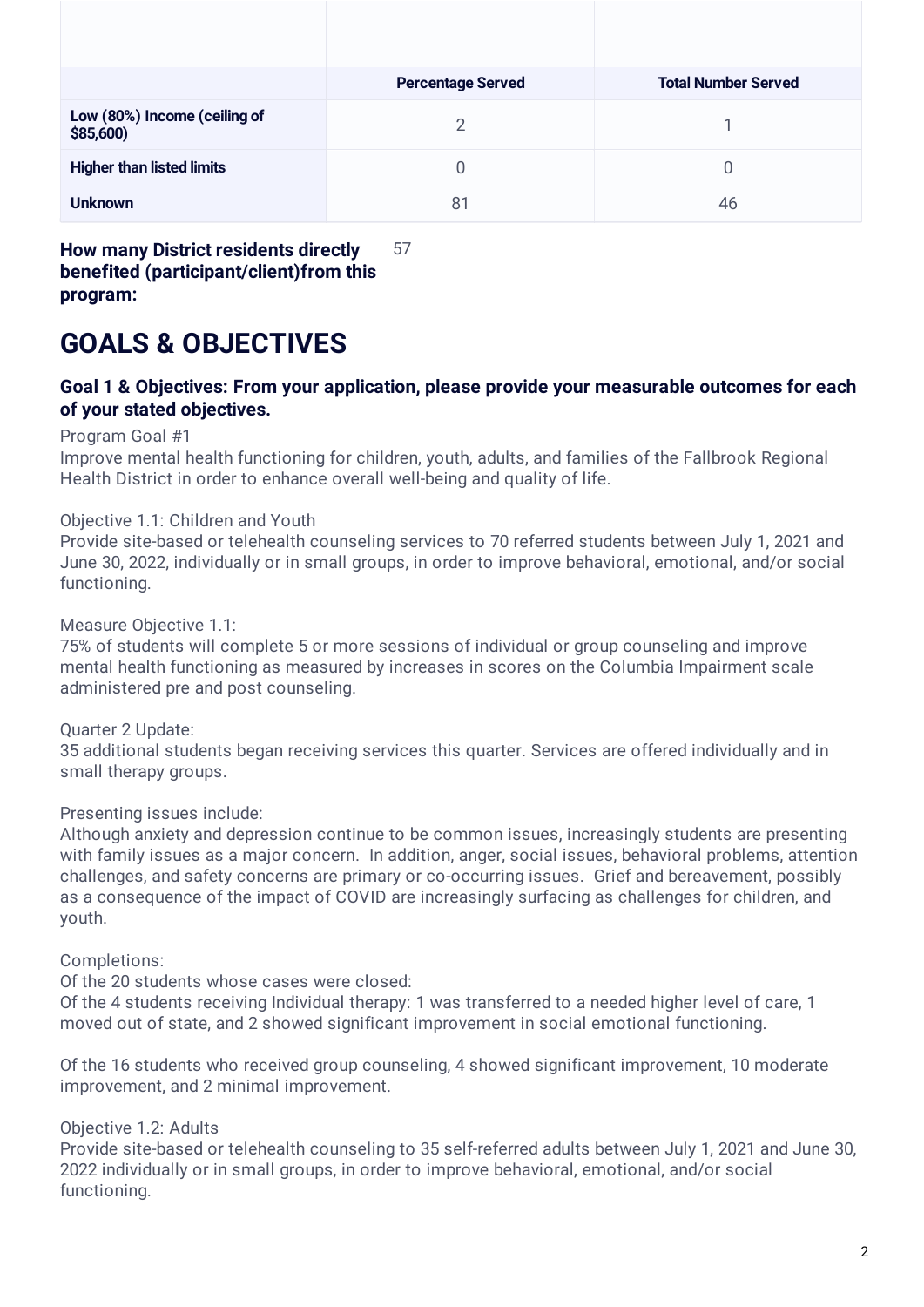Measure Objective 1.2:

75% of adults will complete 5 or more sessions of individual, group, or couples counseling and improve mental health functioning as measured by increases in scores on the Depression, Anxiety and Stress Scales (DASS) administered pre and post counseling.

Quarter 2 Update:

An additional 2 clients started therapy this quarter. 1 adult completed therapy showing significant improvement.

Objective 1.3: Satisfaction

Provide effective counseling services that meet the needs of 105 area residents, in order to create an environment where the full potential for health and well-being can be met.

Measure Objective 1.3:

75% of individuals (adults, youth, and children) who receive counseling services between July 1, 2021 and June 30, 2022, will rate their satisfaction with services as good or excellent, on a 5-point scale administered 1 month post treatment.

Quarter 2 Update

Satisfaction surveys will be sent to 8 adults who completed five or more sessions starting in the third quarter. Satisfaction surveys for children and youth typically occur in the final months of the school year, due to the potential for ongoing contact with therapists during the school year. Group services for some children and youth were completed in December. Satisfaction data will be collected in January.

### **Goal 2 & Objectives: From your application, please provide your measurable outcomes for each of your stated objectives.**

N/A

# **PARTICIPANT SUCCESS STORY**

#### **Participant Success Story:**

A 19-year-old client who was previously served by Healthy Bodies Healthy Minds as a student, reached out and asked to return to counseling services. This person has a very unfortunate trauma history including the death of a parent and traumatic abuse as a child. Her Healthy Body Healthy Minds therapist helped this young woman graduate from high school even in the midst of Covid. Due to significant number of barriers, this client made a decision not to start her post high school technical program yet. Through counseling provided in our grant, she was able to get the support to make a new "Plan B." With support and coaching, she was able to get her driver's license, get a car, apply for and now successfully work at her first job. Because of such traumatic background and lack of family support, the client recently stated that:

"I would never have known how to do any of these things without the counseling support. Other people have parents who might be able to help them. One of my parents is dead and the other has a drug addiction. Palomar Family Counseling was the lifeline that I needed to be able to go forward. "

# **ACKNOWLEDGEMENT**

#### **Please describe how the Fallbrook Regional Health District's investment in this program was acknowledged during this reporting timeframe.**

FRHD is acknowledged in all printed promotional materials, and on our agency website. Flyers were distributed to local schools and to members of the Boys & Girls Club.

Additionally, during our Giving Tuesday campaign of giving thanks, a short video was posted on